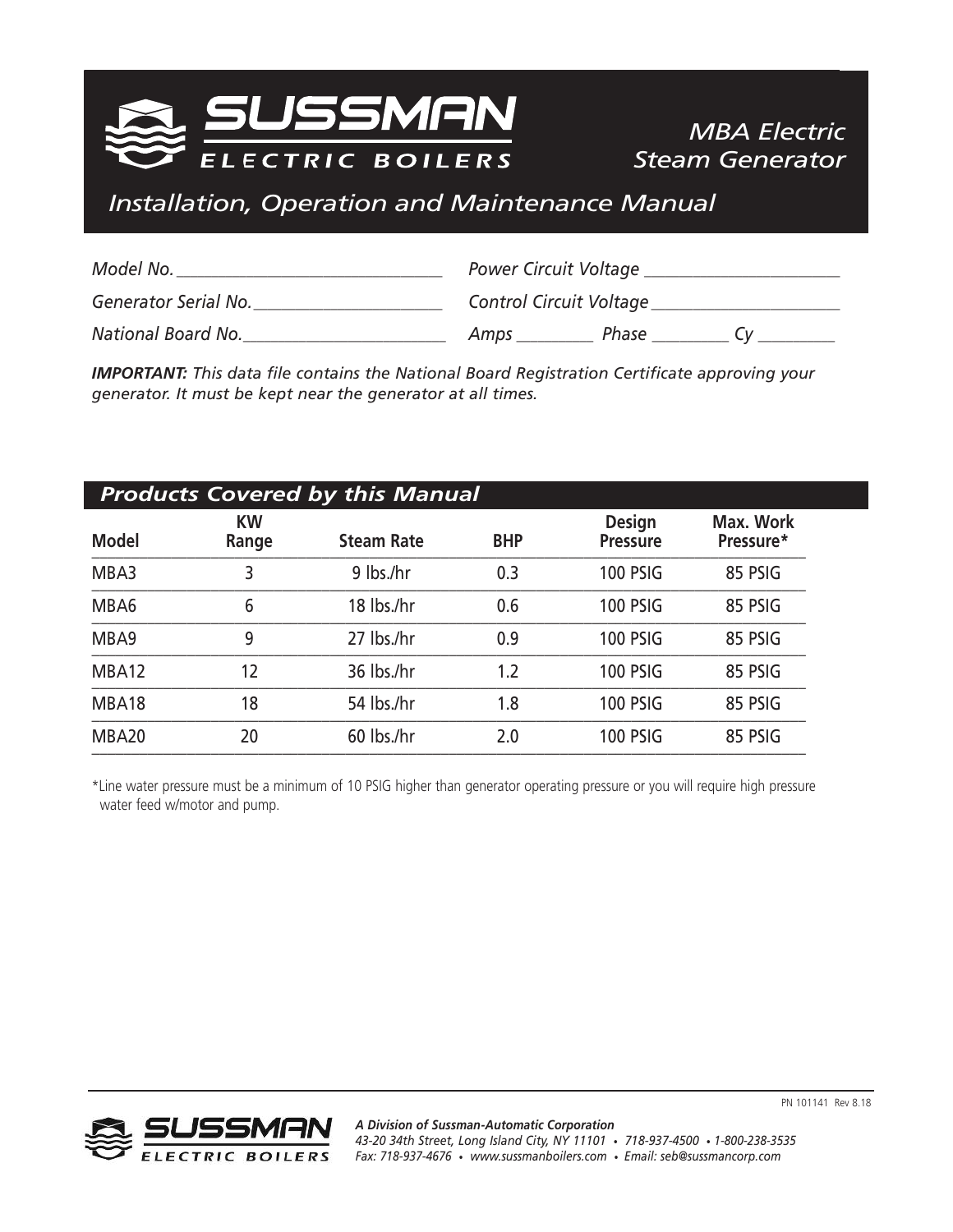## *Standard Features*

- LIQUID LEVEL / LWCO CONTROLLER The electronic controller automatically maintains proper water level, and shuts off the generator when water supply in the boiler drops below a safe operating level.
- WATER LEVEL SIGHT GLASS Allows constant observation of water level while boiler is in operation.
- ON-OFF SWITCH Complete with pilot light, for switching on the generator.
- INTEGRAL ELECTRICAL CONTROL Magnetic contactor energizes the element and is integrally mounted in the control unit.
- BLOWDOWN/DRAIN VALVE Facilitates emptying the pressure vessel during blowdown/drain sequence.
- J-BOX for motor/pump connection.
- LONG LIFE HEATING ELEMENTS Industrial grade, heavy duty stainless steel heating elements equipped with one piece resistance welded terminations for added strength and safety.
- OPERATING PRESSURE CONTROL Operates automatically to maintain steam pressure within generator.
- MANUAL RESET PRESSURE CONTROL Provides high limit pressure cut-out with manual reset.
- STEAM SAFETY VALVE ASME Code valve, automatically opens to reduce pressure should excessive steam cause pressure build-up.
- STEAM PRESSURE GAUGE Allows visual observation of steam pressure over full range.
- ENERGY SAVING AND MINIMUM MAINTENANCE Fully insulated pressure vessel minimizes heat loss and maximizes energy savings.
- EASY CONTROL MAINTENANCE All controls and components are easily accessible. Fully-louvered openings avoid component heat build-up.
- RUGGED CONSTRUCTION Performance is insured for all typical industrial applications.

## *Meeting Code Requirements*

- Pressure vessel rated at 100 PSIG to ASME Section I, Code M and National Board registered.
- UL listed, cUL Listed, built to NEC.
- All units are physically identical and have a packed shipping weight of 125 lbs.
- Units are trimmed at 100PSIG as standard. 15PSIG trim also available.
- Incoming water line pressure must be 10 PSIG greater than generator operating pressure. If not, a motor/pump must be used. Specify Sussman MBA38002A high pressure water feed motor/pump system.
- When ordering specify Model No., KW, Volts/PH and motor/pump if required.
- Water Connection is 1/4 NPT. Steam outlet is 1/2 NPT.



| Symbol | Description                |  |
|--------|----------------------------|--|
| 1      | Strainer                   |  |
| 2      | Water Solenoid             |  |
| 3      | Check Valve                |  |
| 4      | Drain Valve                |  |
| 5      | Steam Outlet               |  |
| 6      | Gauge Glass Assembly       |  |
| 7      | Safety Valve               |  |
| 8      | Pressure Gauge             |  |
| 9      | Hi-Limit Pressure Control  |  |
| 10     | Operating Pressure Control |  |
| 11     | Access Panel               |  |
| 12     | On/Off Switch              |  |

| Model | KW | Volts       | PН | Amps       | PPH |
|-------|----|-------------|----|------------|-----|
| MBA3  | 3  | 120,208,240 |    | 25, 15, 13 | 9   |
| MBA6  | 6  | 208,240,480 | Β  | 17, 15, 8  | 18  |
| MBA9  | 9  | 208,240,480 | ξ  | 25, 22, 11 | 27  |
| MBA12 | 12 | 208,240,480 | ξ  | 34, 29, 15 | 36  |
| MBA18 | 18 | 208,240,480 | Β  | 50, 44, 22 | 54  |
| MBA20 | 20 | 208,240,480 | 3  | 56, 49, 25 | 60  |

#### *Component Identification Dimensional Information*

153 ⁄4"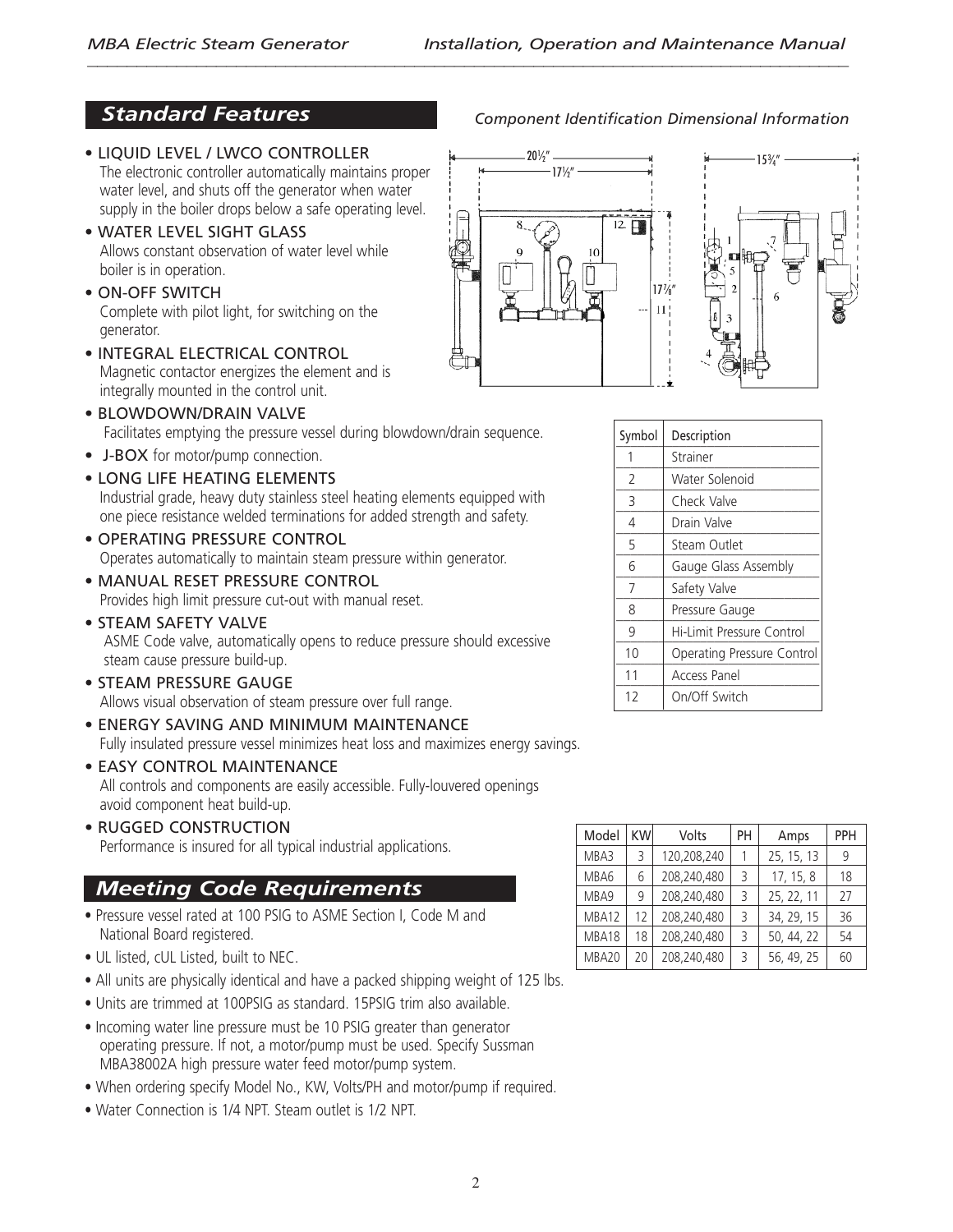## *Installation*

## *Refer to National and all applicable Local Codes for specific installation requirements.* **!** *CAUTION*

*NOTE:* Reference heating element clearance requirements for particular boiler to allow for removal of elements. Standard minimum suggested clearance is 21 inches.

- 1. The boiler should be mounted on a solid level foundation.
- 2. All piping should be installed by a licensed plumber.
- 3. When any type water feed other than a pump feed is used, the existing water supply pressure must be 10 PSIG greater than boiler operating pressure to assure water supply maintains proper water level in boiler. Lack of water can result in improper boiler operation. Keep feed water valves open at all times during normal operation.
- 4. Connect steam line with customer supplied outlet valve to boiler steam outlet.
- 5. During normal operation, keep drain valve closed.
- 6. If pump and boiler are plumbed within 30 ft (pipe length), a minimum of two check valves are required on boiler to avoid damage to pump.

#### *NOTE: THE SAFETY VALVE SHALL NOT BE PLUMBED WITH A DRAIN LINE SIZED LESS THAN THE OUTLET SIZE OF THE SAFETY VALVE.*

## *Wiring*

*Ground boiler according to National* **!** *CAUTION Electric Code requirements to avoid shock. Use proper sized wire. Power wiring to boiler should be in accordance with Local and N.E.C. requirements following wiring diagram supplied. Wire size specified adjacent to field wiring terminal block(s). Use 90˚ C copper wire only.*

Purchaser should use a disconnect switch employing circuit breakers or fuses between the main power source and the boiler.

*Boilers are susceptible to lightning* **!** *CAUTION damage because of plumbing water lines. Industrial type lightning/surge protectors should be installed according to the manufacturer's recommendation at your service entrance. Consult your contractor or electrical dealer.*

- 1. The unit is pre-wired and tested. Connect control circuit voltage at the control circuit terminal block.
- 2. With the main power off, make sure that all wiring terminations are tight to avoid arcing, carbonizing and/or overheating of contacts.

#### *Substitution of components or* **!** *WARNING modification of wiring systems voids the warranty and may lead to dangerous operating conditions.*

- 3. Instructions for water feed control system (i.e. motor and pump or solenoid feed).
	- a. Check the voltage of the motor or solenoid before making electrical connection.

### b. *The water feed circuit should be* **!** *WARNING wired to the junction box provided*.

- c. Motors rated greater than 1/3HP or are not 120VAC single phase require the use of suitable motor starter.
- d. Amperage/Wire Size For correct sizing refer to the label on the boiler located next to the field wiring terminals. This label states the wire size (AWG or MCM), minimum temperature rating (90˚C) and conductor material (copper only). Deviation from this information may result in improper or unsafe boiler operation.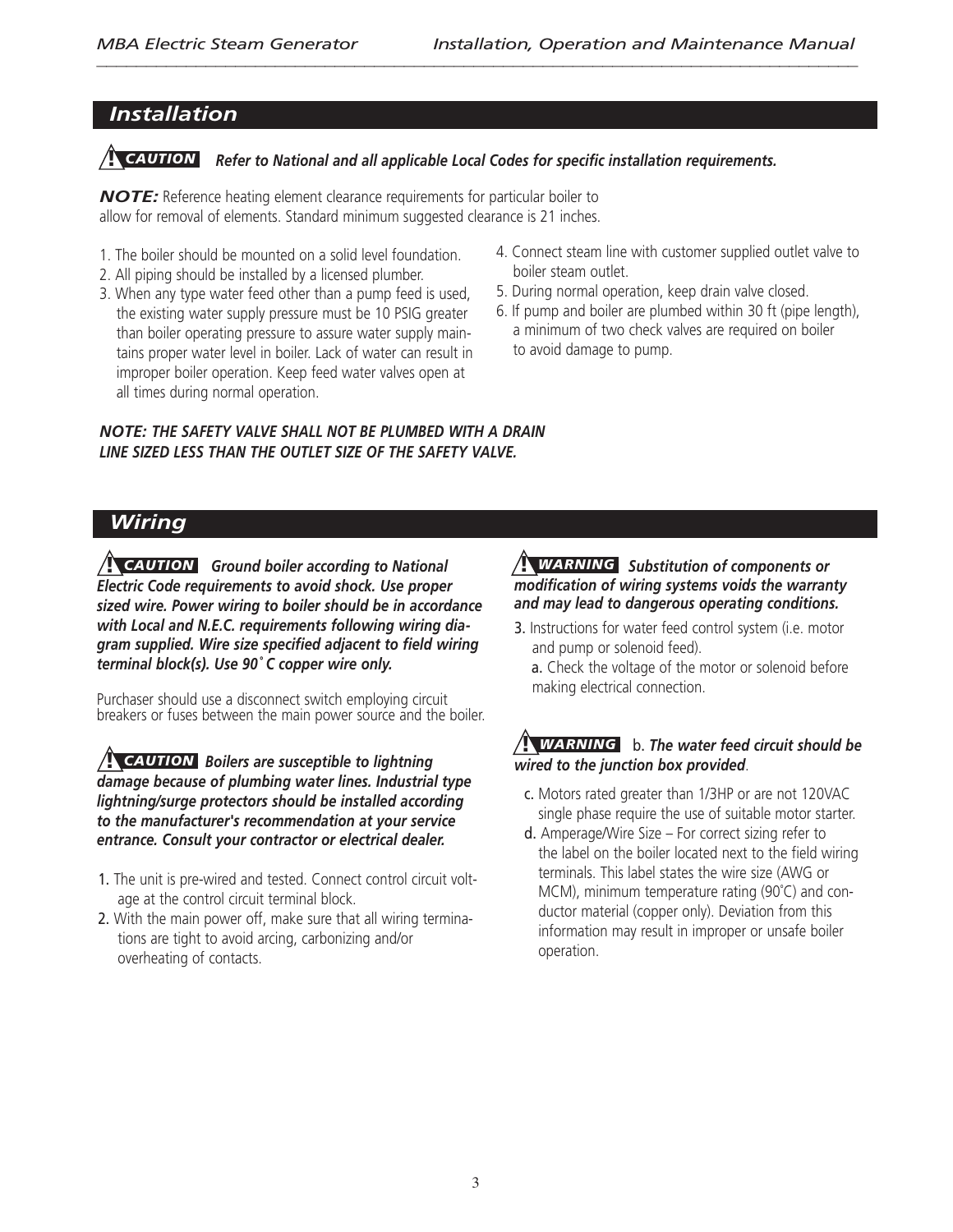*MBA Steam Wiring Control Circuit Wiring Diagram*



## *Replacement Heating Elements*

| PART NO. | <b>DESCRIPTION</b> | PHASE |
|----------|--------------------|-------|
| 29031A   | 3KW, 120V          | 1     |
| 29031B   | 3KW, 208V          | 1     |
| 29031C   | 3KW, 240V          | 1     |
| 29061B   | 6KW, 208V          | 1     |
| 29061C   | 6KW, 240V          | 1     |
| 29063A   | 6KW, 208V          | 3     |
| 29063B   | 6KW, 240V          | 3     |
| 29063C   | 6KW, 240V          | 3     |
| 29063F   | 6KW, 480V          | 3     |
| 29091B   | 9KW, 208V          | 1     |

| PART NO. | <b>DESCRIPTION</b> | PHASE |
|----------|--------------------|-------|
| 29091C   | 9KW, 240V          | 1     |
| 29093B   | 9KW, 208V          | 3     |
| 29093C   | 9KW, 240V          | 3     |
| 29093F   | 9KW, 480V          | 3     |
| 39121B   | 12KW, 208V         | 1     |
| 39121C   | 12KW, 240V         | 1     |
| 39123B   | 12KW, 208V         | 3     |
| 39123C   | 12KW, 240V         | 3     |
| 39123F   | 12KW, 480V         | 3     |
| 39181B   | 18KW, 208V         |       |

| <b>DESCRIPTION</b> | PHASE |
|--------------------|-------|
| 18KW, 240V         | 1     |
| 18KW, 208V         | 3     |
| 18KW, 240V         | 3     |
| 18KW, 480V         | 3     |
| 20KW, 208V         | 1     |
| 20KW, 240V         | 1     |
| 20KW, 208V         | 3     |
| 20KW, 240V         | 3     |
| 20KW, 480V         | 3     |
|                    |       |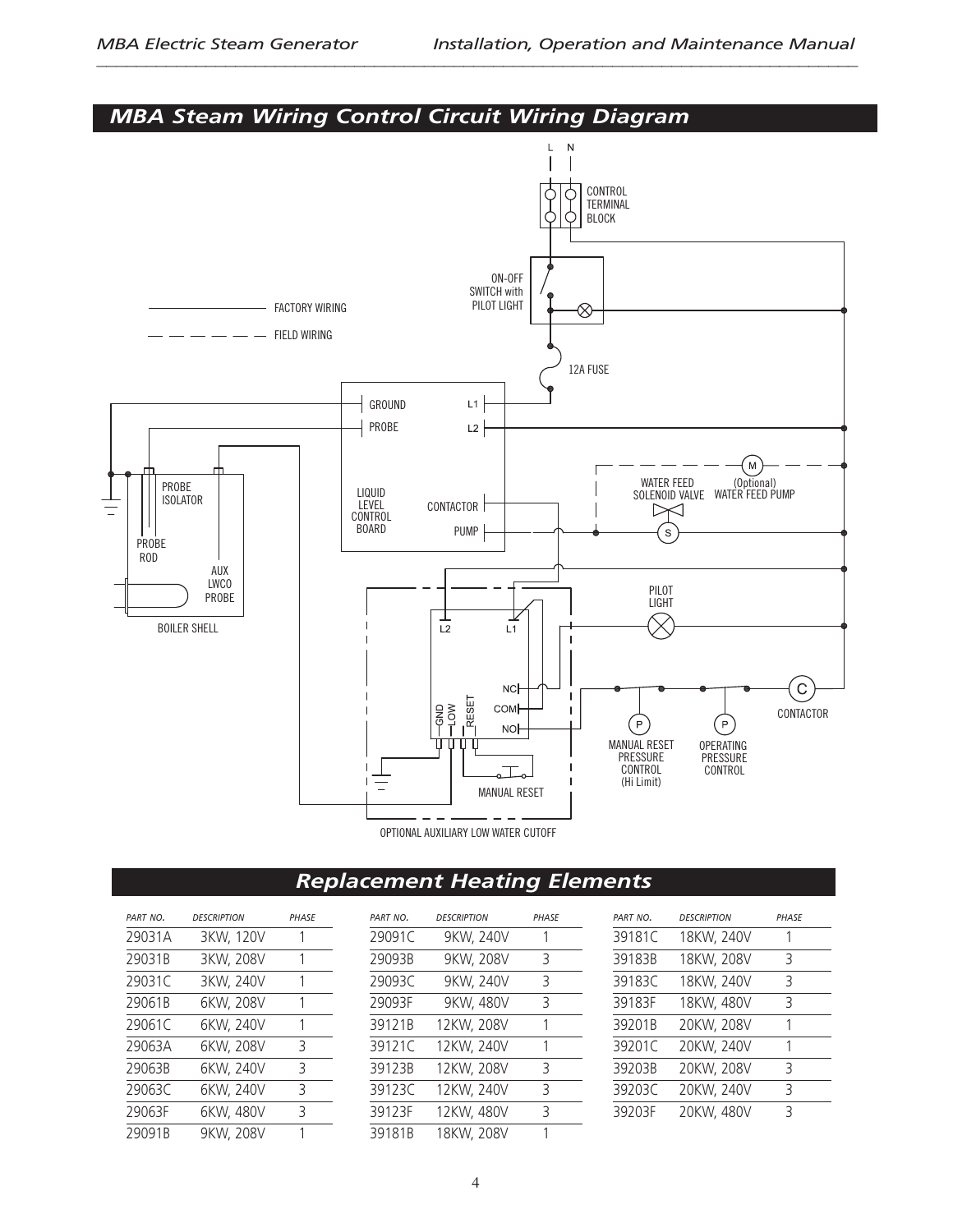## *Pre-Operation Check - All Boilers*

### *lWCO/PUMP CONTROL, OPERATION AND TESTING*

- 1. All valves for incoming water supply are to be fully opened. Main disconnect switch to be in "ON" position. Boiler switch to be in "ON" position. Since boiler will be empty, pump (or solenoid) will be energized allowing boiler to fill with water. Control will allow for automatic reaching of proper water level. Contactors will be energized, applying voltage to heating elements.
- 2. Pump Switch Operation At this point, water should be visible approximately halfway up sight glass. Slowly open drain valve located at bottom of boiler. Water level will fall, allowing low water cutoff/pump control to energize feed water system. Close drain valve for proper operation.
- 3. Low Water Cut-Out Switch Performance. Open drain valve completely. Maintain this condition until water level falls within gauge glass enough to cause low water cut-out switch to deenergize heating elements. Contactor will be in the de-energized state at this time. Close the drain valve. For automatic resetting type low water cut-out switches, feed system will return water level to normal. Boiler is now qualified for proper low water cut-out and normal liquid-level operating conditions.

### *PRESSURE CONTROLS OPERATION AND TESTING*

#### *NOTE: ALL MBA STEAM BOILERS ARE PROVIDED WITH ONE HI-LIMIT PRESSURE CONTROL AND ONE OPERATING PRES-SURE CONTROL.*

1. All pressure controls are equipped with a screw allowing for setting of the desired operational and hi-limit pressures. To reduce pressure setting, rotate screw in direction which allows indicator to point to a lower pressure setting.

#### *NOTE: IT IS RECOMMENDED THAT THE HI-LIMIT CONTROL BE SET 1O PSIG ABOVE DESIRED NORMAL OPERATION PRESSURE.*

- 2. A differential pressure can be obtained on all automatic re-setting operating pressure controls in the same manner as operating pressure control is set. Differential indicated pressure below the main operating maximum pressure the pressure control will reset.
- 3. Pressure Control Operating Check Close steam outlet valve (by customer) and adjust operating pressure control to a low pressure setting. Set hi-limit control at 10 PS1G above that setting. Switch boiler on to allow for steam pressure build-up. Pressure gauge reading will build and the operating pressure control will shut off boiler at its pressure setting. Resetting of operating pressure control is accomplished by bleeding off pressure through steam outlet valve (by customer) and allowing pressure to drop below set point.
- 4. Hi-limit Pressure Control Check See item 3 above but, in doing so, assure for this test purpose only, that the operating control is set above the pressure setting of the hi-limit control. The hi-limit trip will deenergize the contactors. Resetting of the hi-limit occurs after bleeding steam to reduce pressure inside the boiler.

#### *TO AVOID IMPROPER OR* **!** *CAUTION UNSAFE CONDITIONS, INSURE OPERATING PRESSURE CONTROL IS RESET TO PROPER DESIRED BOILER OPERATING PRESSURE*

## *Operation*

#### *ONLY WITH MAIN DISCONNECT* **!** *CAUTION"OFF", TIGHTEN ALL ELECTRICAL CONNECTIONS BEFORE ENERGIZING BOILER TO PREVENT ARCING, CARBONIZING OF CONTACTS AND/OR OVERHEATING.*

- 1. Turn on water supply. Turn main switch on. Turn boiler switch to ON position. When water appears approximately halfway up the gauge glass, the pump or solenoid feed will automatically shut off and the contactors will switch on.
- 2. Operation of Low Water Cut-Off The boiler is equipped with a probe type liquid level control which is coupled to an electronic controller (pc board).
- 3. The automatic reset operating pressure control has a visual pressure adjustment. The top screw of the control adjusts

the scale in the large indicator window. By turning the screw, the pressure setting can be adjusted. Selection of desirable pressure is very easily made. Some pressure controls have an additional screw for adjustment of pressure differential (OFF/ON pressure operating range) which is factory set at the maximum allowable rating.

4. Close steam outlet valve. Boiler will build up to desired pressure and shut off automatically.

5. High Pressure Control – This control will de-energize the boiler should pressure within the boiler exceed the set pressure.

- 6. Slowly open steam outlet valve and use steam as needed.
- 7. Boiler should be blowndown daily (see blowdown instructions on page 6).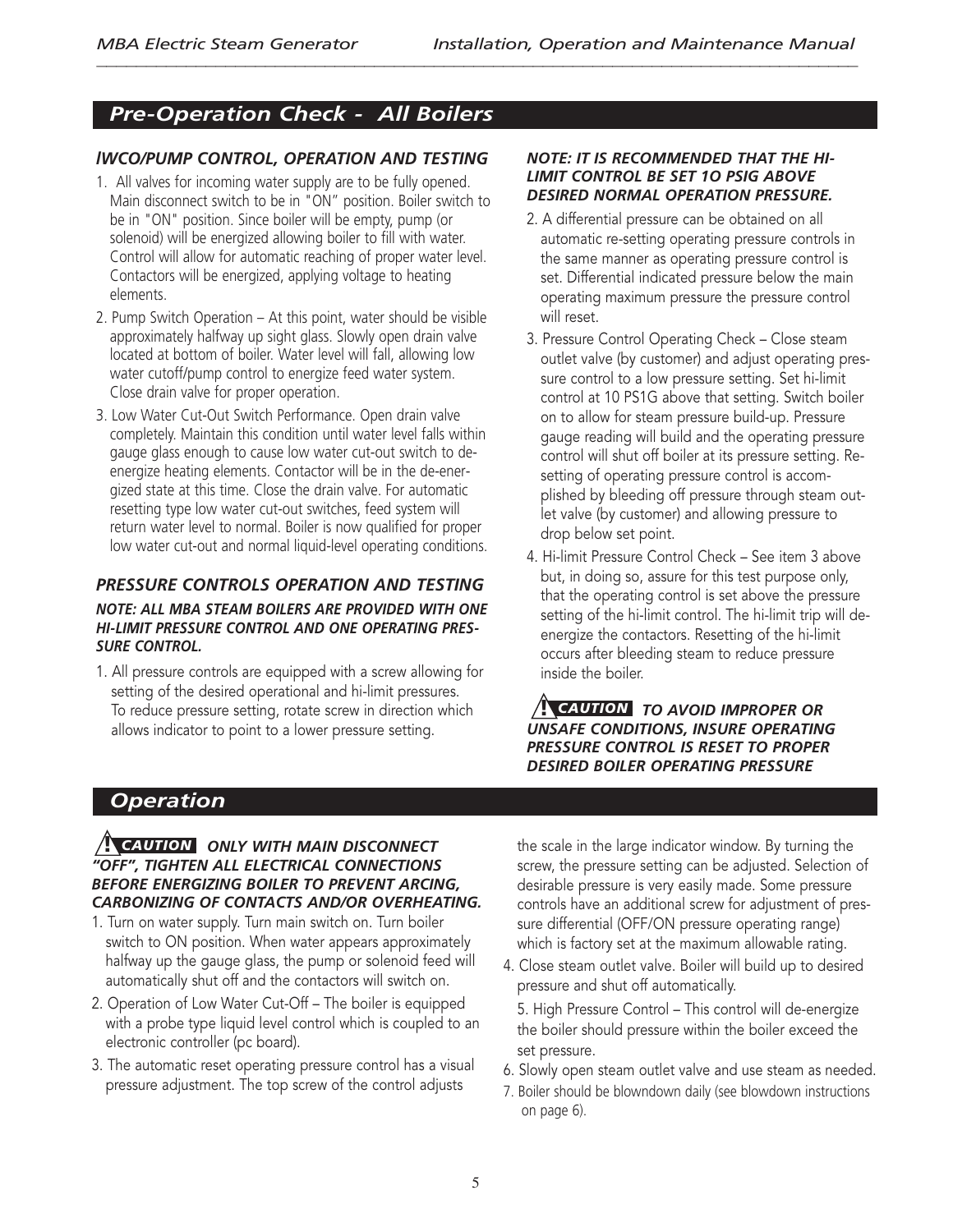### *Blowdown*

Blowdown is an essential part of boiler operation. It is one of the best preventative maintenance steps you can take. Make sure a blowdown schedule is established and followed regularly.

In hard water areas, blowdown is necessary at least once a day. In soft water areas, once a week. If there is a particular problem which applies to your own local water condition other than mineral content, take this into consideration in determining which schedule is to be followed.

- 1. At the end of the working day, while boiler is still operating, turn switch to the OFF position and close water supply valve. De-energize wall mounted safety switch.
- 2. It is preferable to connect the blowdown valve directly into a drainage system when allowed by local codes. If this is done, the boiler can be discharged at operating pressure.

Consult local plumbing codes before doing so.

- 3. If blowing-down into a receptacle, allow pressure to decrease to 15-20 PSIG before opening blowdown valve.
- 4. When discharge is complete and boiler is drained:
	- 1. Close the blowdown valve
	- 2. Open water supply valve;
	- 3. Put boiler switch in the ON position
	- 4. Close wall mounted safety switch.
- 5. When refilling is complete, turn off the boiler switch unless further operation is desirable.
- 6. If you have been supplied with a Manual Reset Low Water Control as required in some states, the reset button on the control must be pushed before boiler will begin developing pressure. (Do not push reset until boiler has filled with water.)

#### *AUTOMATIC BLOWDOWN INSTRUCTIONS*

(PN ES81600) 1" NPT, Starts, stops and blows down the boiler automatically, utilizing a programmable time clock a time-delay relay and motorized ball valve.

**If CAUTION** If the blowdown valve is plumbed into a blowdown tank, the boiler can be discharged at operating pressure. If the blowdown valve is not plumbed into a blowdown tank, consult with local plumbing codes regarding boiler discharge.

*NOTE:* The manual valves from the boiler drain and the lower float control equalization tube must be fully open for the automatic blowdown to be effective.

- 1. Program time clock by setting the time boiler is to turn on and off daily. (Refer to instructions in time clock insert.)
- 2. When the time clock turns the boiler "off" the blowdown is activated. A red pilot light over the time clock will come on and remain on while the motorized ball valve is open. The time duration the valve is open is set by an adjustable potentiometer built into the time delay board. The water level in the boiler after blowdown is complete, will be approximately at the lower gauge glass valve. (Elements are not exposed to air between operations.)
- 3. Boiler will automatically refill at next programmed on cycle.

Blowdown program can be overridden to allow for unscheduled blowdown or operational cycles. Refer to the time clock instruction insert.

## *Optional Equipment*

#### *OPTIONAL AUXILIARY LOW WATER CUT OFF*

• For model MBA boilers PN MBA81017MR (with manual reset).

Senses water level electronically using a resistance probe. When a low water condition is detected, the contactor control voltage circuit is interrupted and the heating elements are de-energized. When water level returns to proper levels voltage is restored to the contactor coils and the elements are re-energized.

For controls with a manual reset button voltage to the contactor coils is not restored until the water level has returned to proper operating levels and the reset button is pushed. Do not depress the reset button before the correct water level is achieved.

To test AUX LWCO, press and hold the manual reset button on the side of the boiler for 5 seconds.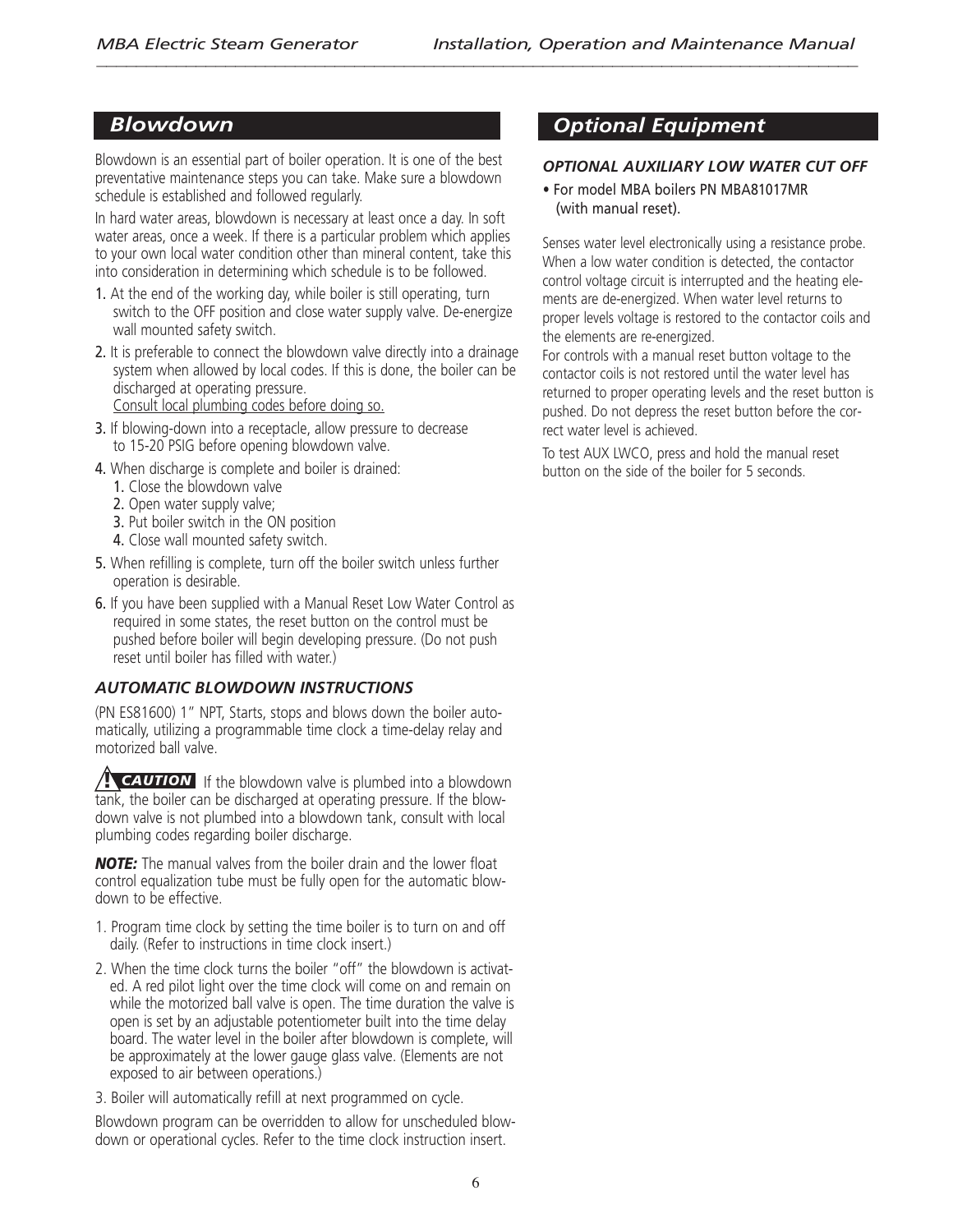## *Digital Timer - Operation Instructions*

#### *TO SET TIME & DAY OF CLOCK*

- 1. Hold down the image of clock button  $(Q)$  for steps 2-4.
- 2. Press the "**Day**" button to cycle through the days which are listed on the top line.



*NOTE***:** This will also change the **AM/PM** as it is listed to the right of the minutes.

4. Press the "**m+**" button to increase the current minute.

### *TO SET TIMER ON/OFF TIMES*

*(There are 7 different programs that can be set)*

- 5. Click the "**Timer**" button to go into the timer mode.
- 6. **Program 1 ON** will be the first to come up.

This will be when the boiler turns on. Set the day and time the same way you set the timer in steps 2-4.

- 7. Hit the "**Timer**" button to save the entry and move onto the next setting.
- 8. The next setting will be **Program 1 OFF**. This will be when the boiler turns off. Once the boiler is turned off the automatic blowdown system will activate. Follow steps 2-4 to set the date and time. Hit the "**Timer**" button to save the settings.
- 9. Repeat steps 6-8 to set programs 2-7.

#### *ON/OFF STATUS:*

Pressing the image of a hand with a pointed finger button ( ) changes the current mode of the timer. If **ON** is indicated on the display the boiler is currently running and if **OFF** is indicated the boiler is off/blowing down. Once one of the programs are started the indicator will automatically turn to the **ON** position and when one of the programs ends it will automatically be set to the **OFF** position.

#### *DAYLIGHT SAVING TIME:*

The timer does not automatically adjust for daylight saving time and the time will have to be adjusted manually.

#### *PROGRAMMED COMBINATIONS:*

Switch **OFF** commands have priority over switch **ON** commands.

#### *NOTES:*

- 1. The timer is set according to the boiler operation. When the timer is **ON** the boiler is **ON** and the blowdown is **OFF**.
- 2. During programming, if no button is pressed after 30 seconds, the timer will revert back to normal operating mode.

### *PROGRAMMING* For electric steam boilers

equipped with Automatic Blowdown Systems ES 81600, refer to the following instructions for time clock operation and settings.



Timer settings for blowdown operation are at the discretion of the owner/operator.

The weekly program dial shows the seven days of the week and AM/PM imprints for each day.

The time switch is set by pushing the captive trippers to the outer ring position for the entire period that the load is to be turned ON, i.e., 2 hours to each tripper on the 7 day dial. When the tripper is pushed to the inside, the switch is in the OFF position.

#### *SETTING TIME*

To set the current time and day of week, turn the minute hand clockwise. Do not set the time by rotating "Outer" Dial.

Turn the minute hand clockwise until the day of the week and the time of day on the outer dial is aligned with the triangle marker on the inner dial (two o'clock).

Example for 7-day program dial Monday 10:30 AM. Turn the minute hand clockwise until Monday 10:30 AM is aligned with the triangle on the inner dial. The hour and minute hand will show exactly 10:30.

#### *FOR MANUAL OVERRIDE*

Manual override can be accomplished at the discretion of the owner/operator as follows:

#### *3-WAY MANUAL OVERRIDE SWITCH*

- I = permanent ON
- $\Theta$  = automatic
- O = permanent OFF



**IMPORTANT:** It is recommended that for periodic and effective blowdown, the override switch be set in the  $\Theta$ automatic setting.

### *24-Hour and 7-Day Time Switches*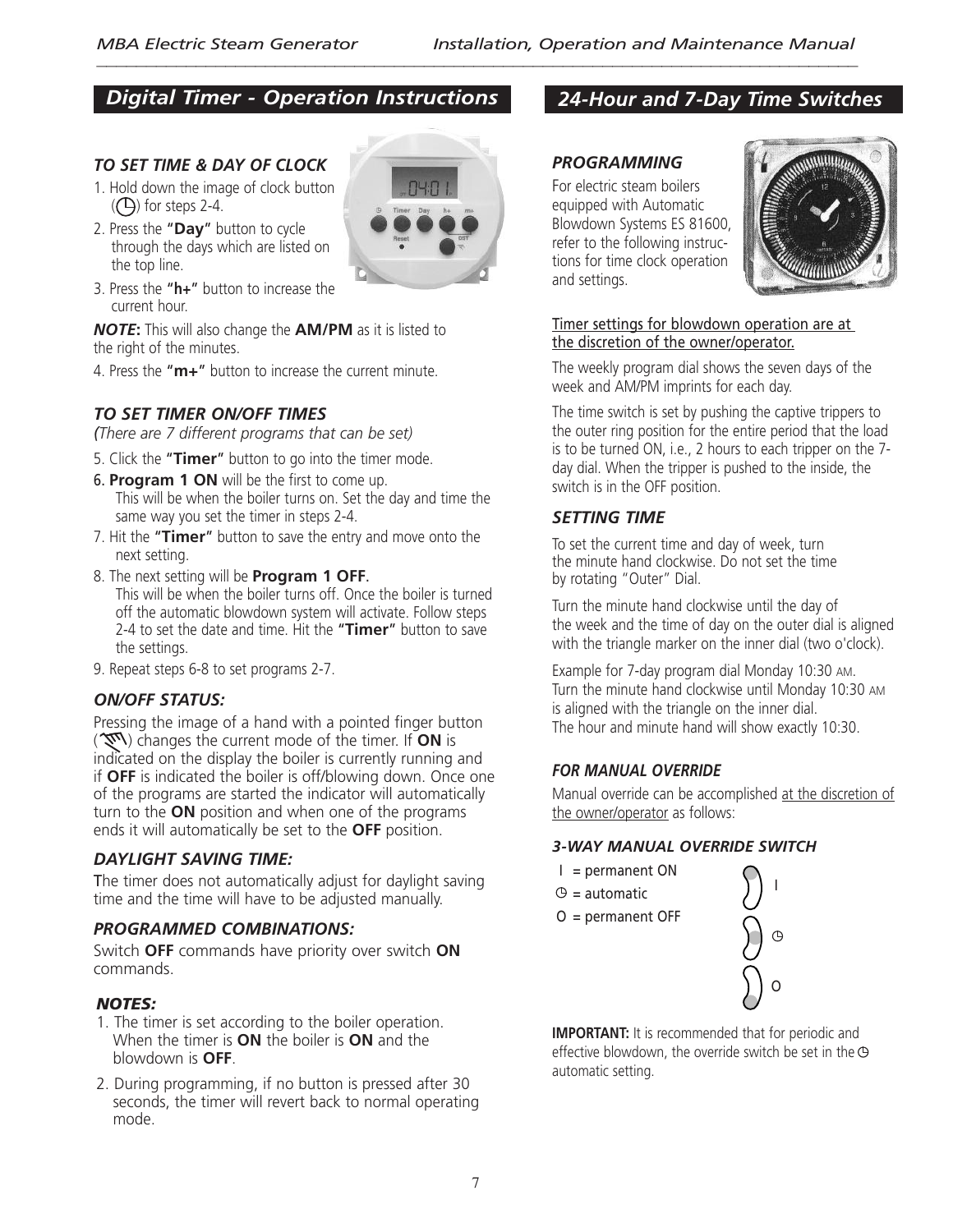## *Gauge Glass Installation*

*IMPORTANT NOTE: Read all warnings and instructions before performing installation or maintenance. Safety glasses and gloves should be worn at all times when working with or examining water gauge glass and connections. Pressure in generator to be at zero before proceeding. Improper installation or maintenance of gauge glass and connections can cause immediate or delayed breakage resulting in bodily injury and/or property damage.*

- 1. Apply Teflon tape or pipe dope to pipe threads. Install top gauge fitting (fitting without a drain valve) into the uppermost tapping. Wrench tighten the fitting until it is snug and the glass outlet is pointing at five o'clock (about 1/8 turn from its final downward vertical position).
- 2. Install the bottom gauge fitting (the fitting with a drain valve) until it is snug and the glass outlet is pointing directly upward. Verify top and bottom fittings are threaded into the tappings the same number of turns (distance  $A=$  distance B).
- 3. Remove glass packing nut, friction washer (or packing gland, depending upon the model), and glass packing from the fittings, and place them, in the same order, on to both ends of the gauge glass. Push both packings about an inch up the gauge glass.
- 4. Gently insert one end of the glass into the top gauge fitting. Keeping the glass inside the top fitting, gently rotate the top gauge fitting clockwise until vertically aligned with the bottom gauge, then insert glass into bottom fitting until glass bottoms out on the shoulder inside the bottom fitting.
- 5. Carefully raise glass about 1/16" and slide lower glass packing down until the glass packing contacts the lower gauge fitting. DO NOT allow the glass to remain in contact with any metal!
- **Top Gauge A Fitting** ANNAN **Vessel Wall Gauge Glass Guard Rod Glass Packing Friction Washer Nut (or Packing Gland) Glass Packing Bottom Gauge B Fitting**



- 6. Carefully slide upper glass packing up as far as possible.
- 7. Hand tighten both glass packing nuts, then tighten 1/2 turn more by wrench. Tighten only enough to prevent leakage. DO NOT OVER TIGHTEN! If any leakage should occur, tighten lightly, a quarter turn at a time, checking for leakage after each turn.

*IMPORTANT NOTE: Read all warnings and instructions before performing installation or maintenance.*

#### *Safety glasses and gloves should be worn at all times when* **!** *WARNINGworking with or examining water gauge glass and connections.*

*Pressure in generator to be at zero before proceeding. Improper installation or maintenance of gauge glass and connections can cause immediate or delayed breakage resulting in bodily injury and/or property damage.*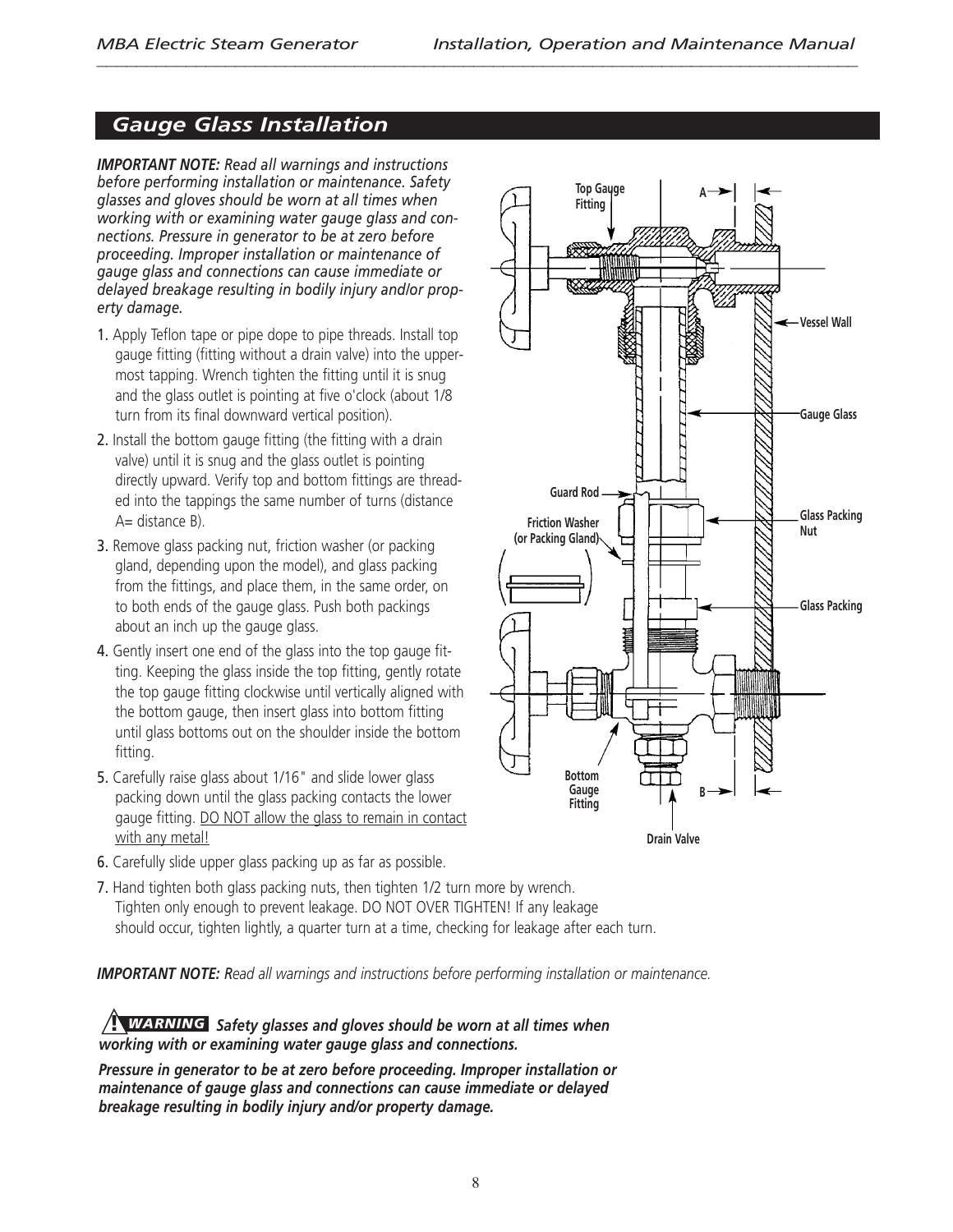## *Gauge Glass Installation - Use and Care*

#### *DO NOTs*

- DO NOT use glass if it contains any scratches, chips, or any other visible signs of damage.
- DO NOT reuse any tubular glass or glass packings.
- DO NOT subject gauge glass to bending or torsional stresses.
- DO NOT over tighten glass packing nuts.
- DO NOT allow glass to touch any metal parts.
- DO NOT exceed the recommended pressure of the gauge or gauge glass.
- DO NOT clean the gauge or gauge glass while pressurized or in operation.

### *DO's*

DO verify proper gauge has been supplied.

- DO examine gauge glass and packings carefully for damage before installation.
- DO install protective guards and utilize automatic ball checks where necessary to help prevent injury in case of glass breakage.
- DO inspect the gauge glass daily, keep maintenance records, and conduct routine replacements.
- DO protect glass from sudden changes in temperatures such as drafts, water spray, etc.

#### *MAINTENANCE*

Examine the gauge glass regularly for any signs of clouding, scratching, erosion, or corrosion. The glass should be inspected daily until the need for replacement becomes apparent.

This will help establish the routine inspection and routine replacement schedules.

### *CLEANING*

Use commercial non-abrasive glass cleaners to keep glass clean. Use diluted acids such as Hydrochloric (muriatic) acid when regular cleaners do not seem to work. Do not use wire brushes or any other abrasive materials which could scratch the glass.

#### *INSPECTION*

Examine the surface of the glass for scratches, corrosion, chips, cracks, surface flaws, or nicks. To do this, shine a very bright concentrated light at an angle of about 45 degrees. A defective glass will glisten as the light strikes imperfections. Glass which appears cloudy or roughened, and will not respond to cleaning, should be replaced.

### *STORING*

Keep gauge glass in original packaging until ready to install.

## *Maintenance*

#### **HAZARD OF ELECTRICAL SHOCK. DIS-** 4. Every four months, the probe and isolator should be *CONNECT ALL POWER BEFORE WORKING ON BOILER.*

Sussman Electric Steam boilers are designed for years of trouble-free performance. To establish a good preventative maintenance program, we suggest that the building maintenance person or engineer familiarize themselves with these simple rules.

- 1. The sight glass should be checked daily to ensure that boiler has adequate water.
- 2. A monthly inspection should be made of the internal wiring. All electrical connections should be checked for tightness. A check for water leaks should also be made and any loose fittings immediately tightened.
- 3. Every four months, the low water cut-off and pump control should be checked to insure that it is functioning properly.

checked for deposits and cleaned, if necessary. This is accomplished by removing the inspection plate, removing the probe (with a standard socket wrench) cleaning and replacing.

#### *NOTE: THE SYSTEM WILL NOT OPERATE IF THE BOILER IS USING DISTILLED, DEMINERALIZED OR DEIONIZED WATER*

5. Every four months, the heating elements should be removed. If scale has begun to form, the element should be cleaned and the boiler should be drained and flushed.

#### *NOTE: NEW BOLTS AND GASKET SHOULD BE USED WHEN RE-INSTALLING THE ELEMENT TO ASSURE PROPER SEALING.*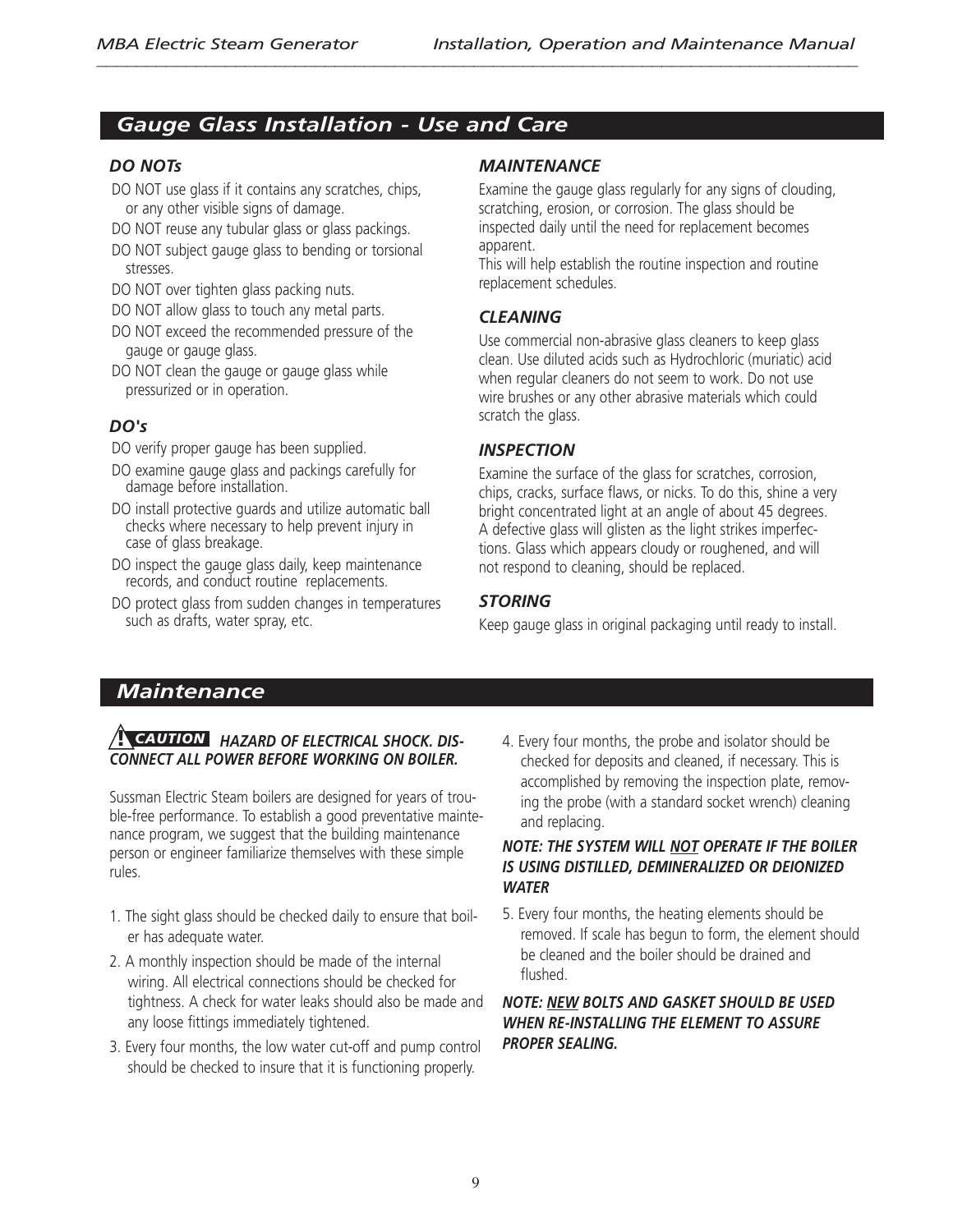## *Element Replacement*

### *READ INSTRUCTIONS COMPLETELY BEFORE STARTING WORK*

Before Installing your new elements be sure the **!** *CAUTION* McDonnell Miller low water cut-off and aux. low water cutoff (if supplied) is operating properly. The float chamber and lower equalizer column of the MM control must be completely clear of sludge or other foreign matter. Failure to do this may cause the immediate burn-out of the new elements. If the unit is probe equipped, check condition of the probes and isolator.

All elements are thoroughly checked before shipment The manufacturer cannot be responsible for burn-outs caused by a faulty low water cut-off.

The lower equalizer column can best be examined by breaking the unions on either side and then visually and manually examining the piping with your finger or probes to see if it is clear and clean.

- 1. Disconnect boiler from electric power supply at main safety switch or fuse panel. Then turn boiler switch to "OFF" position.
- 2. Close water supply valve on incoming water supply line. Drain boiler completely of water.
- 3. Open boiler door to access heating element.
- 4. Disconnect wire (electric) leads connecting element to main power system of boiler. Again, note wire connections to facilitate re-assembly. Proceed to remove and discard (6) bolts from flange.

**IMPORTANT:** Note the wire connections to facilitate re-assembly (see wiring schematic). Remove and discard six (5/16"-18) bolts from flange. Do not reuse these bolts.

- 5. Thoroughly clean boiler flange of all foreign material. Be certain no part of old gasket remains on flange.
- 6. Apply "Slic-Tite" Gasket Compound (or equal) to both surfaces of new gasket supplied with replacement element. Proceed to install element flange assembly with gasket between boiler flange and element flange. In doing this, be careful to align flange holes so element wire connection terminals on element assembly are in line with previously disconnected wire leads to facilitate easy connections.

*NOTE:* Observe markings on element flange. Install element marking "TOP" on top.

- 7. Use only new element flange bolts. Tighten all (6) element flange bolts to a torque value of 22 lb-ft each (see illustration).
- 8. Connect all wires to the terminals. Tighten all element terminals to a torque value of 20 lb-in each (see illustration). Make sure all wires are clean and bright to assure good electrical contact.
- 9. Check that the wires are correctly connected to the contactor terminals and are tightened to a torque listed on the contactor. Make sure all wires are clean and bright to assure good electrical contact.
- 10. Open water valve to allow water supply to reach boiler feed mechanism.
- 11. As boiler automatically refills, observe the new flange assembly for possible leaks. If water is noticed, the bolts must be re-tightened. Before doing this, turn the boiler off at the main fuse safety switch.
- 12. When boiler reaches working pressure, check flange assembly again for leaks.

.

**P** CAUTION Follow maintenance instructions provided with the boiler.







*For Illustrative Purposes Only. Power wiring shown in approximate factory-installed location*

| <b>TORQUE VALUES</b>        |                                             |
|-----------------------------|---------------------------------------------|
| <b>Element Flange Bolts</b> | $22$ lb-ft                                  |
| <b>Element Terminals</b>    | $20$ lb-in                                  |
| <b>Contactor Terminals</b>  | Tighten to torque<br>specified on contactor |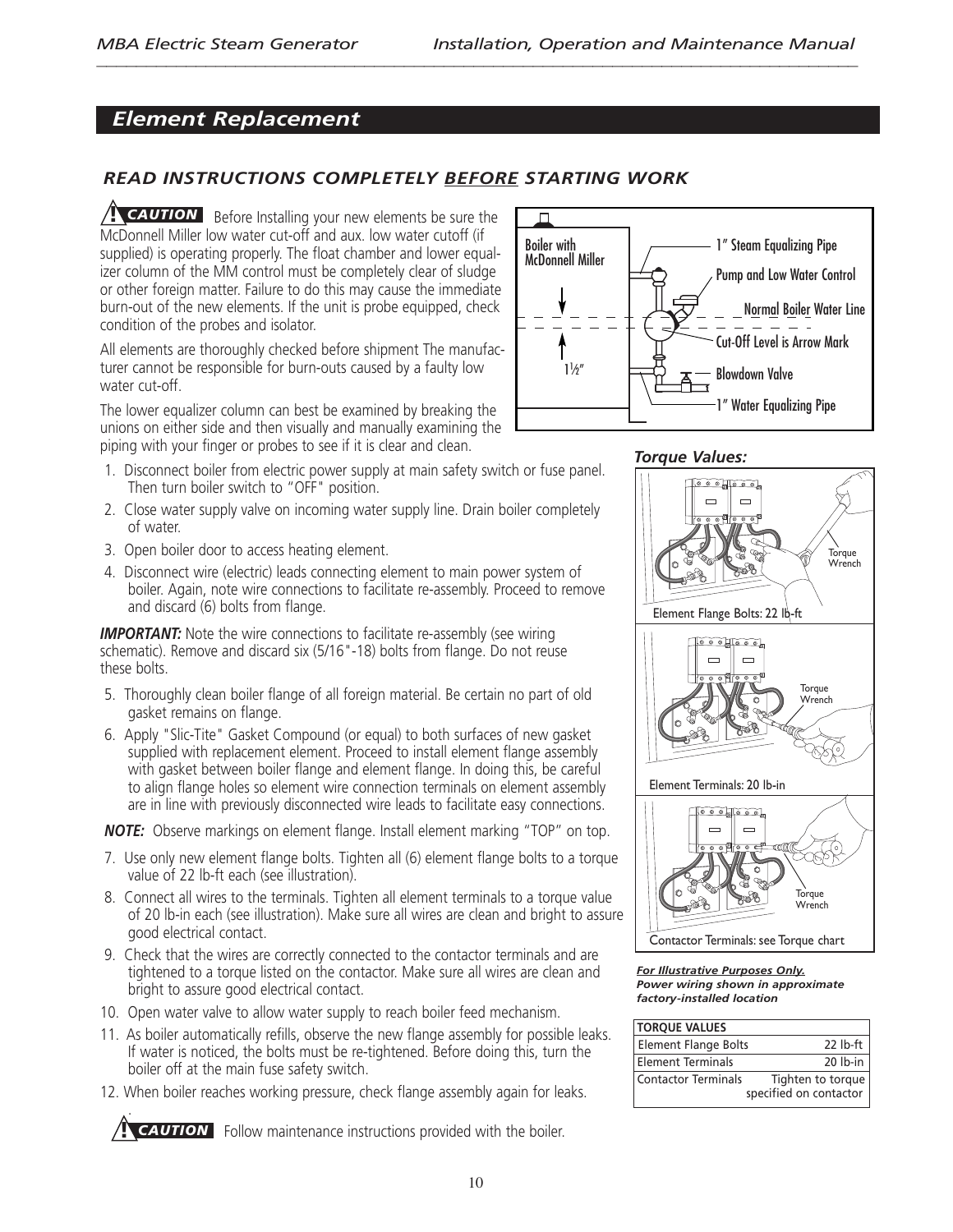## *Water Quality Information for Carbon Steel Boilers*

For optimum results, the feedwater supply should be tested prior to initial startup, if the mineral content exceeds the following recommended limits, various external treatment processes (water softener, reverse osmosis, etc,) may be used to correct the problem.

*NOTE:* An analysis of the on-site boiler feedwater must be made by a recognized and reliable water treatment company to ascertain the existing condition and treatment required.

#### *RECOMMENDED FEEDWATER QUALITY*

| Hardness, ppm               | $8 - 85$ (~0.5-5 gpg)   |
|-----------------------------|-------------------------|
| P-Alkalinity, ppm           | $85 - 410$ (~5-24 gpg)  |
| T-Alkalinity, ppm           | $200 - 500$ (~7-0 gpg)  |
| pH (strength of alkalinity) | $8.0 - 11.4$            |
| Specific Resistivity        | $~50k$ $\omega$ -cm     |
|                             | (50,000 ohm-centimeter) |

Blow down boiler on at least a once a day basis. If boiler water or feedwater are outside the above limits, a more frequent blowdown is required.

#### *RECOMMENDED LIMITS WITHIN A BOILER*

| Total dissolved solids, ppm | 3500      |
|-----------------------------|-----------|
| Total alkalinity, ppm       | 850       |
| Suspended solids, ppm       | 300       |
| Silica (si02), ppm          | 125       |
| Sulfite (so3), ppm          | $25 - 50$ |
| Phosphate, ppm              | $30 - 60$ |
| P-Alkalinity as caco3, ppm  | 900       |
| Iron, ppm                   | 2         |
|                             |           |

Water quality can affect efficiency or result in boiler damage if neglected. Boiler feedwater contains impurities in solution and suspension. These impurities concentrate in the boiler since the steam generated is essentially pure. The concentration of these impurities increases as more feedwater is introduced into the boiler and steam is produced. If the suspended solids are allowed to concentrate beyond certain limits, a deposit or "scale" will form on the boiler internal surfaces. This deposit can interfere with proper boiler operation and cause boiler failure.

The concentration of these impurities is generally controlled by the feedwater quality and by blowdown. Blowdown refers to removing a portion of the boiler water with high solids concentration and replacing it with makeup water of a lower concentration.

| Lbs./Hr Sat. Steam 9 to 60 |         |
|----------------------------|---------|
| <b>KW Rating</b>           | 3 to 20 |
| <b>PSIG Range</b>          | 0 to 90 |

## *MBA Spare Parts List*

| 90229   | Probe Plug                                                                  | 99128R    | Pressure Control Operating Pressuretrol 0-100 PSIG                  |
|---------|-----------------------------------------------------------------------------|-----------|---------------------------------------------------------------------|
| 92830   | On-Off Switch with Pilot Light                                              | 100706-12 | 12 amp Fuse                                                         |
| 99042   | Water Solenoid 1/4"120V                                                     | 99807F    | 1/4 Probe Rod 5-Inch                                                |
| 99042C  | Water Solenoid 1/4" 240V                                                    | 99075     | Contactor, 60 amp; 3 Pole, 120V                                     |
| 99080-1 | 9-7/8" Gauge Glass w/ (2) 99174CV O-Ring                                    | 99007     | Contactor, 60 AMP, 3 Pole 240V                                      |
| 99173C  | Gauge Valve Set                                                             | 100412A   | Liquid Level Control Board; 120V                                    |
| 99136   | Safety Valve 100PSIG, 1/2" NPT                                              | 100412C   | Liquid Level Control Board; 240V                                    |
| 99197   | Pressure Gauge 160 PSIG, 2-1/2" NPT                                         | 100378    | Probe Isolator                                                      |
| 99130R  | Pressure Control Hi Limit Pressuretrol<br>0-100 PSIG w/Reset Button on Rise | 103540    | Boiler Gasket Kit, 99096; 99547B, 99088<br>Gasket; Bolts & Compound |